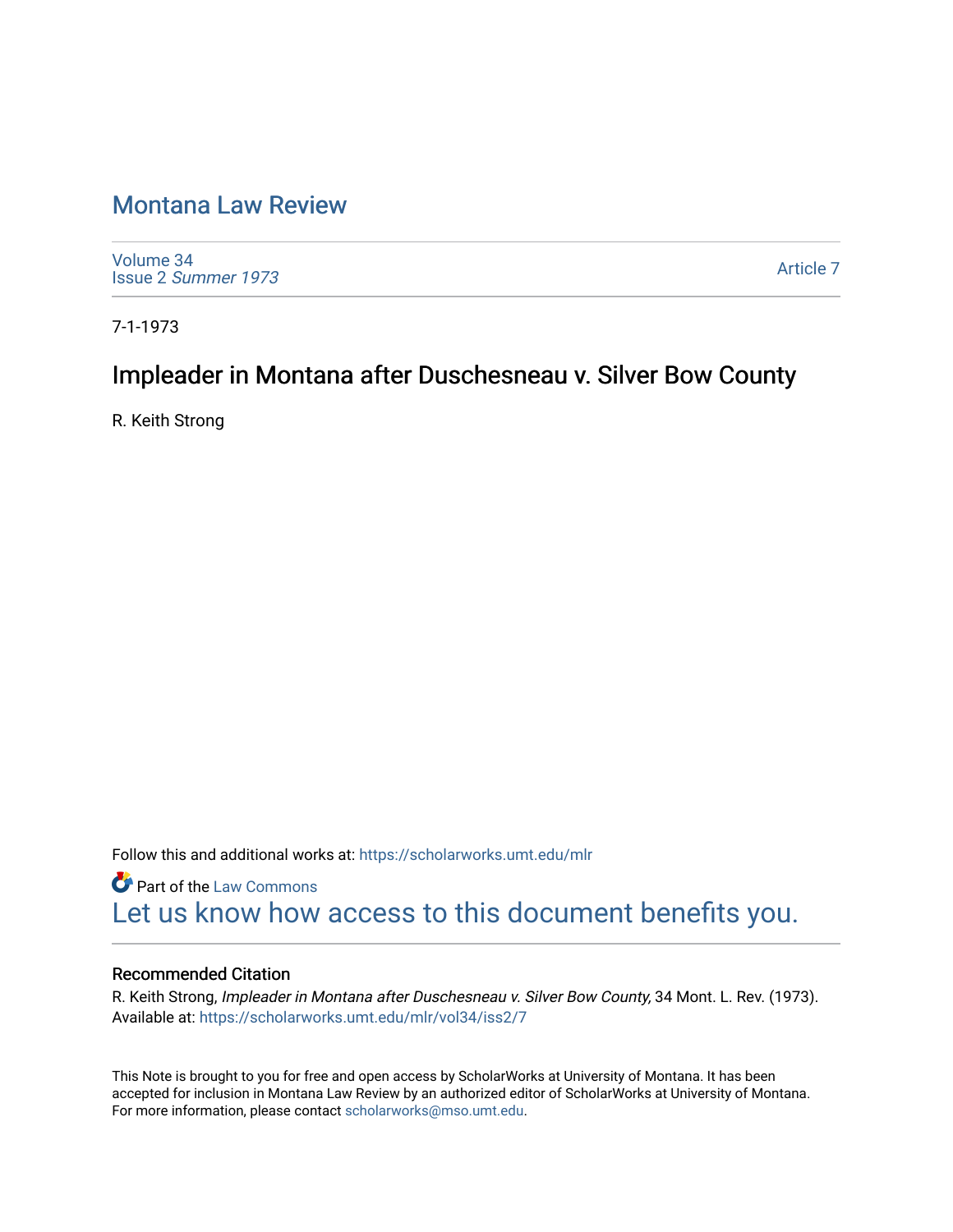## **IMPLEADER IN MONTANA AFTER DUCHESNEAU v. SILVER BOW COUNTY**

#### R. Keith Strong

The 1961 adoption of Rule 14 of the Montana Rules of Civil Procedure<sup>1</sup> created a new procedural right. A defendant<sup>2</sup> may now implead-he may bring into the suit other persons who were not originally parties but who are or may be liable to the defendant for all or part of the plaintiff's claim.3 The Montana supreme court has seldom interpreted the rule since its adoption. 4 In 1971, *Duchesneau v. Silver Bow County5* demanded an interpretation of impleader. The court's response is the subject of this note.

#### THE GREAT NORTH MONTANA *STREET WATER TRUCK DISASTER*

It was mid-afternoon, August 26, 1968, and Neil Bolton, an employee of Silver Bow County had already flushed Butte's North Montana Street with several loads of water. He finished loading the county's water truck for another run, climbed in, disengaged the clutch and turned the wheels of the truck downhill into the flow of traffic. When the truck started to roll Bolton tried to put it into second gear. It would not go. He tried the brakes. The pedal went to the floor. A worn hose in an air-operated power steering unit had bled the air from the brakes. Meanwhile the truck was rolling down North Montana Street, gathering speed with each foot it traveled. Nine blocks and sixteen damaged automobiles later, after injuring three people and mangling the rear fender of a motorbike being pushed out of harm's way by Officer Tallon of the Butte Police Department, the truck stopped in the showroom of the Wilson Motor Company. The building collapsed.6

<sup>&#</sup>x27;MONTANA RuLEs OF **CIVIL** PROCEDURE, (Hereinafter citer M.R.Civ. P.) Rule 14. Third-party practice. (a) When defendant may bring in third party. "At any time after commencement of the action a defendant as a third-party plaintiff may cause to be served a summons and complaint upon a person not a party to the action who is or may be liable to him for all or part of the plaintiff's cla

<sup>9</sup>M. R. Civ. P., Rule 14 **(b)** allows a plaintiff who has been served a counterclaim to implead in the same manner as a defendant.

<sup>&#</sup>x27;For general discussion of impleader see: **J.** MOORE, **3 MOORE'S** FEDERAL PRACTICE, Chapter 14 [hereafter cited Moore]; **C. WRIGHT AND A. MILLER,** 6 **FEDERAL PRACTICE AND PROCEDURE,** § 1441 *et seq.* **(1971)** [hereafter cited Wright and Miller].

*<sup>&#</sup>x27;Wheat v. Safeway Stores, Inc.,* 146 Mont. **105,** 404 **P.2d 317 (1965)** and *Crosby v. Billings Deaconess Hospital* **"v.** *Fuller and Gain,* 149 Mont. 314, 426 P.2d 217 (1967) discuss the application of M. R. Civ. P., Rule 14 to Montana law.

 $D$ uchesneau v. Silver Bow County, 158 Mont. 369, 492 P.2d 926 (1971).

For a more detailed if somewhat apocalyptic account of these events see the MONTANA **STANDARD,** August 27, 1968, pp. 1 and 2 and pictures scattered throughout the issue.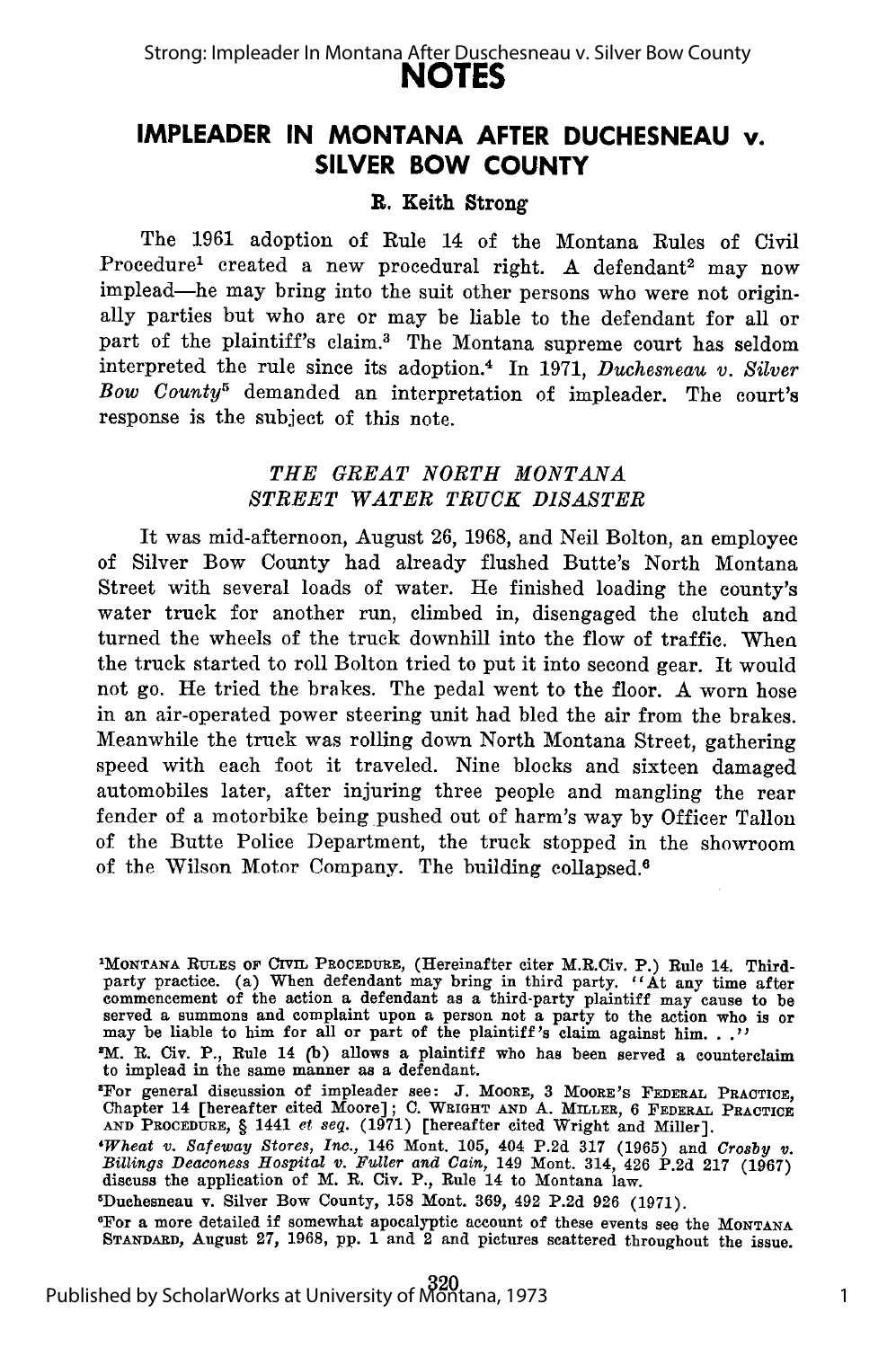Joseph L. Wilson, the owner of Wilson Motor Company and his insurer, Hardware Mutual Insurance Company sued the county and Bolton using the theory of negligence. Wilson and Hardware Mutual joined as defendants Roberts Rocky Mountain Equipment claiming that Roberts had negligently installed the power steering unit, and Mack Trucks claiming that Mack had sold the defective power steering unit to Roberts. All the rest of the plaintiffs, the injured parties and the owners of the damaged cars, chose not to sue Roberts and Mack. They joined only the county as defendant.

The county found itself sole defendant in several suits. To try to avoid being solely liable to these plaintiffs the county impleaded Roberts and Mack wherever they were not already defendants. The county's third party complaint, served according to Rule 14, reads **:7**

II. That the negligence, damage and liability alleged by Ray Reid in his complaint is [sic] not the liability of Silver Bow County and the accident made the basis of said complaint was beyond the control of the said Silver Bow County and the Third Party Defend-ants are liable for said accident and any proximate damage or injury therefrom **...**

WHEREFORE, Defendant, Silver Bow County prays that the plain-<br>tiff take nothing by virtue of his complaint and the said Third Party Plaintiff further demand judgment against the Third Party Defendants for all sums that may be adjudged against the said Silver Bow County in favor of the plaintiff, Ray Reid.

The third-party complaint seems to make two claims. First the complaint says that the county is not liable but Roberts and Mack are. Second the complaint claims the right to recover from Roberts and Mack any sums for which the county is found liable.

The trial court disagreed with both claims.<sup>8</sup> Roberts and Mack were granted summary judgment in all suits, both as defendants and as third-party defendants. Summary judgment went against the county in all suits on the issue of liability. The county appealed all the summary judgments. To appreciate the Montana supreme court's disposition of the appeal it is necessary to examine the background of Rule 14, Montana's impleader provision.

#### *THE ORIGIN OF IMPLEADER IN MONTANA*

IMPLEADER AND THE FEDERAL **RULES** OF CIVIL PROCEDURE

Impleader was one of the innovations<sup>9</sup> of the Federal Rules of Civil Procedure when they were adopted in 193810 for use in the federal dis-

<sup>&#</sup>x27;MooRE, *supra* note 3 at 441-478 gives a comprehensive survey of existing law at the time of the adoption of the Federal Rules of Civil Procedure providing rights similar to impleader. See also **WRIGHT,** *supra* **note 3** at **199-200.**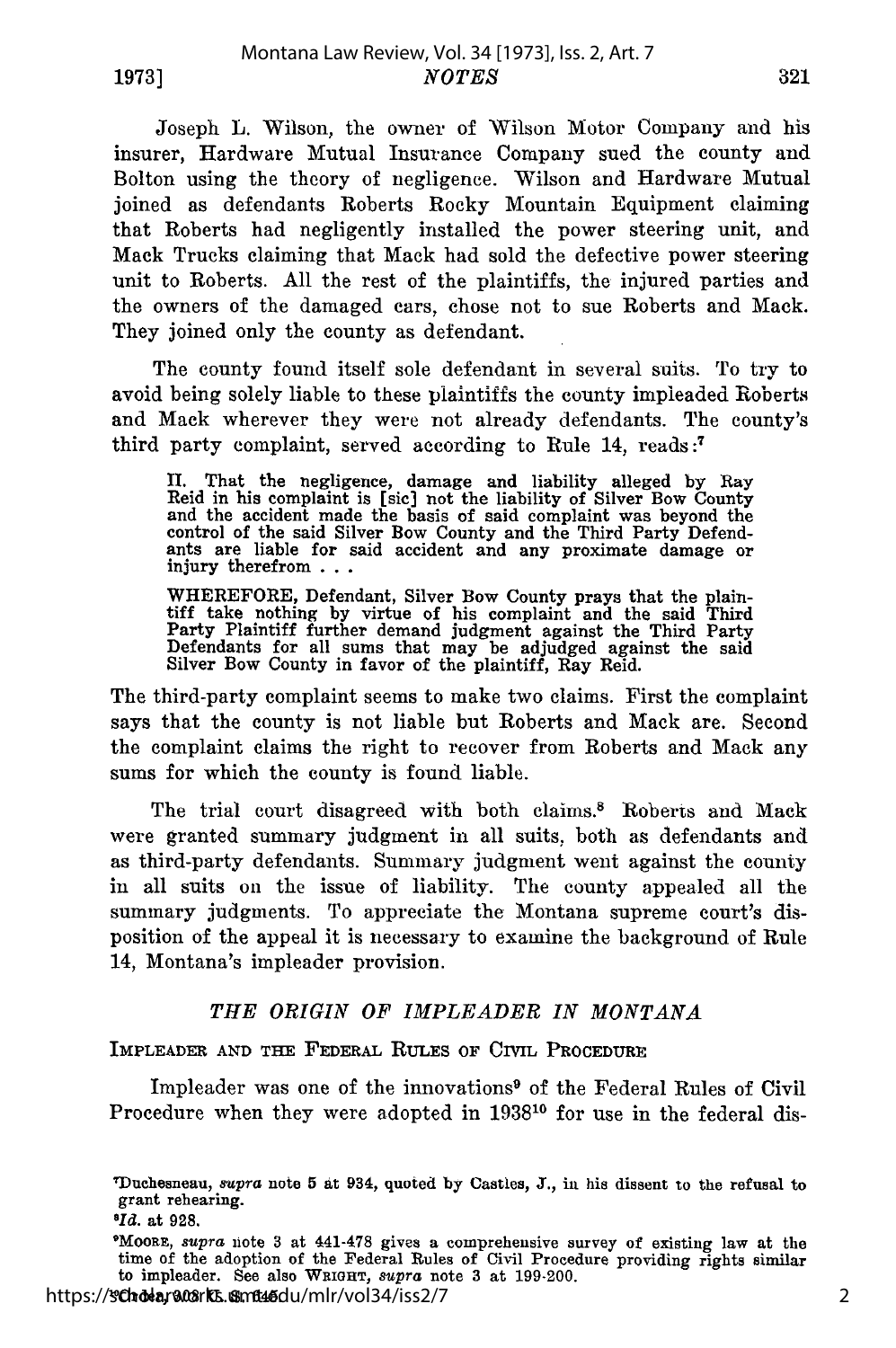trict courts. Impleader traces its immediate parentage to maritime law.<sup>11</sup> It was designed to accomplish three general goals **:12**

1. To avoid circuity of actions by settling all disputes arising from one occurrence in one suit;

2. To spare an unsuccessful defendant the burden of bearing a judgment against him while he brought suit against someone liable to him for the plaintiff's claim; and

3. To prevent inconsistent judgments on the same facts.

The aim was to settle the ultimate liability for a claim with a minimum of effort and expense.'<sup>3</sup>

The Rule 14 adopted in the federal courts in 1938 attempted to reach these ends by allowing the defendant in an action to implead anyone who was or might be "liable to him *or to the plaintiff* for all or part of the plaintiff's claim against him."<sup>14</sup> (emphasis added) Thus under the terms of the original Rule 14 a defendant could bring into the suit someone whom the plaintiff had not joined as a defendant but who might nevertheless be liable to the plaintiff directly. But the early cases generally,<sup>15</sup> although not universally,<sup>16</sup> held that when a defendant impleaded someone who was directly liable to the plaintiff, the plaintiff could not be forced to amend his complaint and proceed against the impleaded party as well as the original defendant.<sup>17</sup> Under this interpretation, impleading someone directly liable to the plaintiff whom the plaintiff had already decided not to sue did nothing more than add a superfluous party to the action. The words "or to the plaintiff" were dropped from the federal Rule 14 by order of the United States Supreme Court in 1946.18

After the 1946 change, a defendant no longer could implead a person unless that person either was or might be liable to the defendant. It was no longer enough that the person impleaded was liable either to the plaintiff or to the defendant. The only liability that mattered for purposes of impleader was liability of the person impleaded to the defendant. A defendant might, however, implead someone whose liabil-

17Ives, *supra* note 15 at 673 and cases cited.

Published by Scholar Alot ks, at 12n (versity of Montana, 1973

*<sup>&</sup>quot;See supra* note 15 and the discussion in *Atlantic Coast Line R. v. United States Fidelity* **&** *Guaranty Co.,* 52 F. Supp. 177 (D.C.M.D. Ga. 1943).

<sup>1</sup> 2 MOORE, *supra* note 3 at 501, **WRIGHT** *supra* note 3, **§** 1442. See also, *Developments In the Law-Multiparty Litigation in the Federal Courts,* 71 HARV. L. REv. 874, 906-12 (1958).

*<sup>3</sup> 1id.*

<sup>1</sup>Order, 308 U.S. 645, 681-2 (1939).

<sup>1</sup> 5 Satink v. Holland Tp., 31 F. Supp. 229 (D.C. N.J. 1940); Delano v. Ives 40 F. Supp. 672 (E.D. Pa. 1941).

*<sup>&#</sup>x27;InAtlantic Coast Line B. Co. v. United States Fidelity* **&-** *Guranty Co., supra* note 11, the court argued from analogy to Admiralty Rule 56, then 28 U.S.C.A. § 723, which<br>it found to be the predecessor of Rule 14 that the defendant can force the original<br>plaintiff to amend his complain and proceed against the and Landis, *Federal Impleader,* 34 CORNELL LAW Q. 404-5 (1949).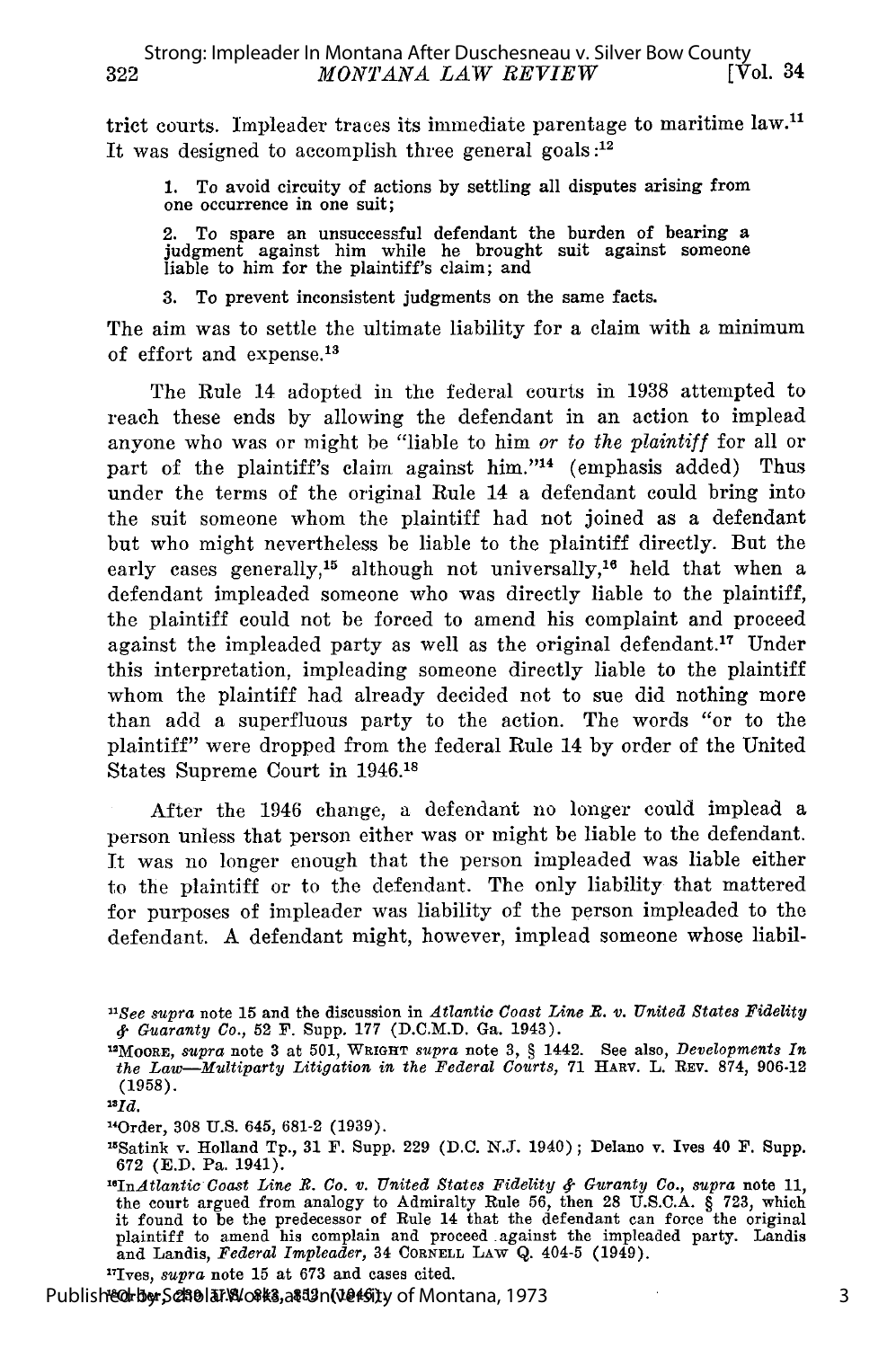ity to him was contingent-dependent upon a prior recovery by the plaintiff against the defendant.<sup>19</sup> Warranty,<sup>20</sup> contribution<sup>21</sup> and in  $d$ emnity<sup>22</sup> are all typical examples of the contingent liability forming the basis for impleader in jurisdictions recognizing these rights.

#### IMPLEADER AND THE MONTANA RULES OF CIVIL PROCEDURE

In 1959, the Legislative Assembly of the State of Montana authorized the creation of a commission "to make possible the adoption of the Federal Rules of Civil Procedure so far as seems presently practicable to the existing Montana Code."23 The commission's report took effect as the Montana Rules of Civil Procedure in 1962.<sup>24</sup> The Federal Rules of Civil Procedure as they stood at that time, including Rule 14, were adopted almost verbatim.<sup>25</sup>

Montana adopted the federal Rule 14 impleader sixteen years after the 1946 amendment. For 16 years it had been settled law in the federal system that a defendant could not implead a person who was liable to the plaintiff but not to the defendant. The person impleaded must be liable to the defendant for the plaintiff's claim, either immediately or contingently through some theory such as warranty,<sup>26</sup> contribution<sup>27</sup> or indemnity.<sup>28</sup> The basic scheme of Montana's Rule 14 has not been changed since the rule was adopted.

#### *DUCHESNEAU AND IMPLEADER*

THE DUCHESNEAU HOLDING

This, then, is the background upon which the Montana supreme court could draw when the county appealed the lower court's order denying impleader. The supreme court reversed.<sup>29</sup> Holding that Roberts and Mack had properly been impleaded the court said:

Next, Roberts and Mack Truck argue that the third party com- plaints of Silver Bow County do not state a claim against them, because there is no right to contribution in Montana and there is no right of indemnity until after payment. This argument misconstrues the gist of the third party claim against Roberts and Mack Trucks.

' 9 MOORE, *supra* note 3 at 531-534, 551-557, 571-577; **WRIGHT AND MILLER,** *supra* note 3 at § 1446.

21Altac Inc. v. FWD Corp., 399 F.2d 860 (C.A. 5th 1968). <sup>t</sup> Smith v. Whitmore, 270 **F.2d** 741, (3d Cir. 1959).

2Crosby v. Billings Deaconess Hospital v. Fuller and Cain, *sapra* note 4.

2Laws of Montana, 1959, **Ch.** 255. 24Laws of Montana, 1963, **Ch.** 16.

2The Advisory Commission's note to M. **R.** Civ. P., Rule 14 says that the only change from the federal rule was the addition of amendments making impleader a matter of right within a certain time period.

2Altac Inc. v. FWD Corp., *supra* note 20.

'Smith v. Whitmore, *supra* note 21.

'Crosby v. Billings Deaconess Hospital v. Fuller and Cain, *sapra* note 4.

'Duchesneau v. Silver Bow County, *supra* note 5 at 931.

https:*『パ* 《 · <br>https:// 《 · https://works.umt.edu/mlr/vol34/iss2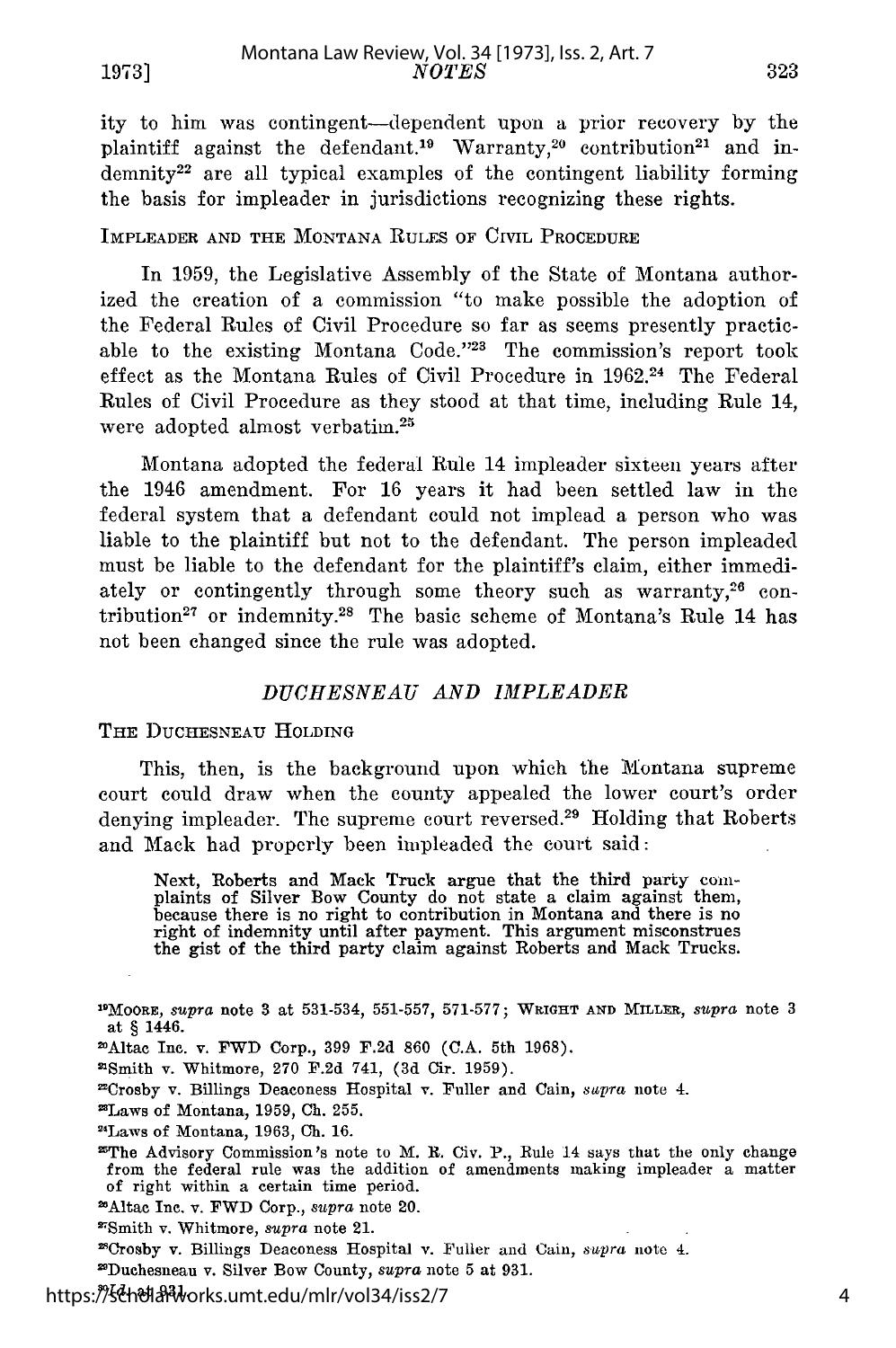Silver Bow County contends it was not negligent and no act or omission with which it is chargeable proximately caused the accident and that liability rests solely on Roberts and Mack Trucks. Here also, our previous holding that there are material issues of fact as yet unresolved concerning the liability of Silver Bow County and Bolton, renders the application of joint tortfeasor and indemnity principles premature. Accordingly this contention fails.'

The court appears to have reached two conclusions. First the court says that the county had properly impleaded Roberts and Mack by claiming that Roberts and Mack were directly liable to the plaintiffs. The court alloved the county to implead people who were only liable to the plaintiff. Second, the court said that neither contribution nor indemnity was relevant to a discussion of impleader because no final judgment had been reached on liability. A defendant apparently must wait until after judgment and then implead. The holdings are counter to both the spirit and the letter of Rule 14.

#### **DUCHESNEAU AND SUBSTITUTION OF DEFENDANTS BY IMPLEADER**

The *Duchesneau* court, citing no authority, allowed the county to implead Roberts and Mack because they might be directly liable to the plaintiffs.8 1 Through impleader Roberts and Mack occupy the same relation to the plaintiff as the original defendants, even though the plaintiffs did not choose to sue them. As has been pointed out above, the federal Rule 14 was amended twenty-five years before *Duchesneau* was decided with the express purpose of avoiding this result.<sup>32</sup> Montana's Rule 14 is the federal rule as it stood after the 1946 amendment.<sup>33</sup> Montana's Rule 14 states that only persons who are or may be liable to the defendant may be impleaded.<sup>34</sup> This much of the *Duchesneau* holding cannot be supported by the words of Rule 14.

Impleader of persons directly liable to the plaintiff can only defeat the goals impleader was designed to achieve. The court did not discuss whether the plaintiff must amend his complaint and proceed against the impleaded parties as defendants. If the plaintiff is not forced to amend his complaint he is likely to abide by his decision to sue only the original defendant. Impleader has only forced the impleaded party to go to the expense of answering the third-party complaint the defendant served upon him. Even if the plaintiff is forced to amend, the final result would be the same. The original defendant is still a party to the suit. The plaintiff can pursue his remedy against the defendant to a judgment. The defendant can use the same defenses regardless of whether the impleaded person is a party to the suit. Once again the only gain is in additional expense and effort for the impleaded party.

9See discussion *supra. 33Compare* the Montana impleader provision quoted in relevant part *supra,* note 1, *with* the federal rule as amended discussed in the text *supra.*

Published by Scholar\<sup>Rule 1</sup>1 t<sup>e</sup>rm eath <sup>1</sup> of Montana, 1973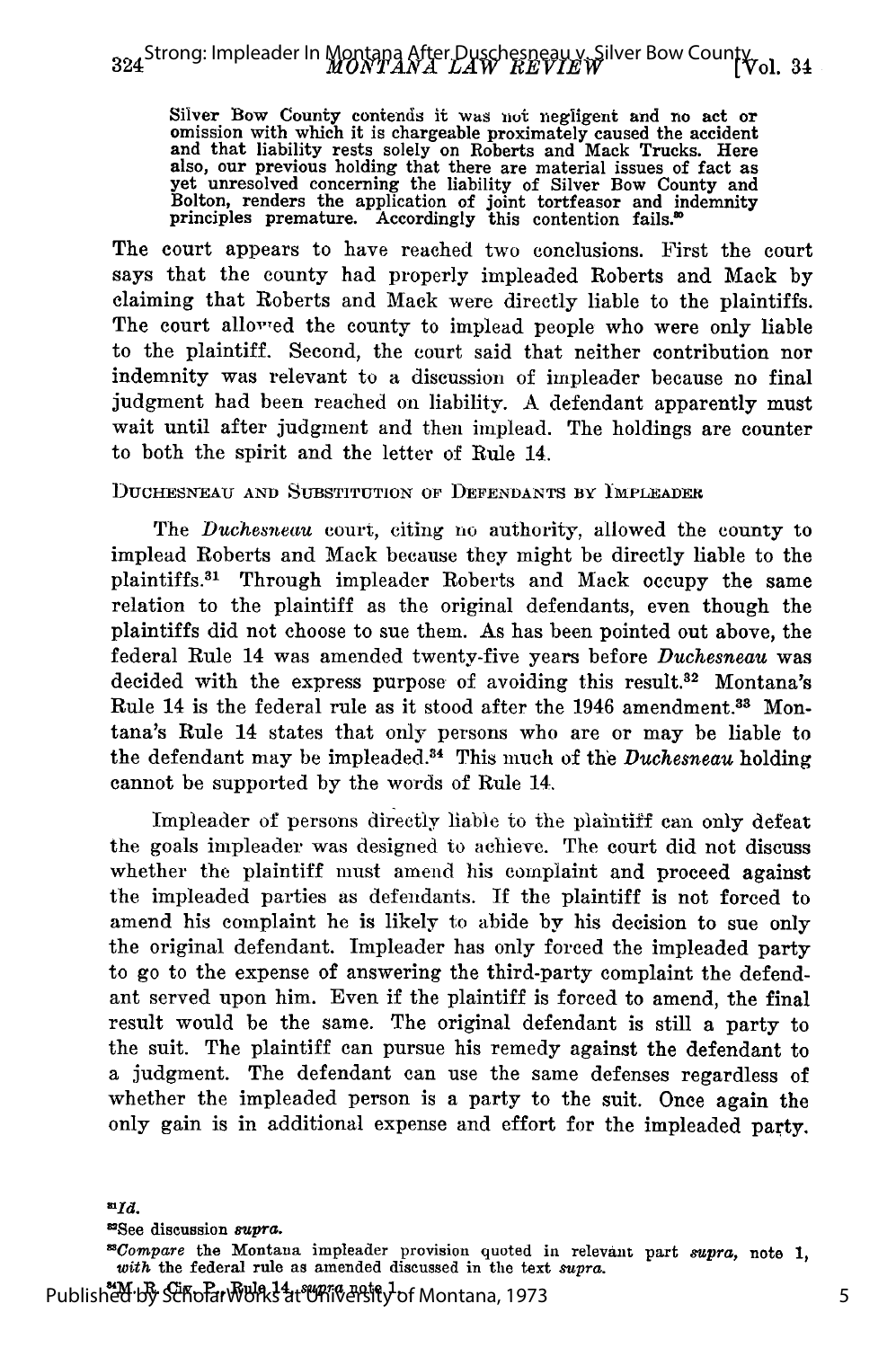Holding that the defendant may implead persons not liable to him, but directly liable to the plaintiff, only adds superfluous parties to the lawsuit.

#### **DUCHESNEAU AND** INDEMNITY **AS A BASIS FOR IMPLEADER**

The *Duchesneau* holding would have been justified if it had been based upon a recognition that impleader is proper when the defendant is seeking indemnity from the third party defendant. As seen above, Rule 14 allows a defendant to implead someone who is or may be liable to the defendant for the plaintiff's claim.<sup>35</sup> Persons whose liability to the **defendant is** eontingent upon the defendant's being held liable to the plaintiff may properly be impleaded.<sup>36</sup> Indemnity is a good example of such a contingent liability.<sup>37</sup> The *Duchesneau* court expressly disapproved indemnity as a basis for impleader, at least until a judgment on the issue of liability had been rendered on retrial.88 The court cited no authority for this ruling. It should have been bound by an earlier Montana case holding to the contrary.

In *Crosby v. Billings Deaconess Hospital v. Fuller and Cain,89* the defendant hospital acting under Rule 14 joined as third party defendant the person who had leased to it television equipment which injured the plaintiff. The defendant's third-party complaint asked that the lessor indemnify the hospital for any damages collected by the plaintiff against the hospital. The Montana court held the third-party complaint not subject to a dismissal on a motion for summary judgment if the complaint stated a valid claim for indemnity.40 In *Duchesneau,* the county's claim for relief asked that Roberts and Mack be held liable for any damages which might be adjudged against the county.41 This is a simple plea for indemnity. 42 The *Crosby<sup>43</sup>*ease was not specifically overruled in *Duchesneau,* nor was it mentioned. It should have been controlling. To hold otherwise is to encourage rather than reduce circuity of actions **by** forcing all claims for indemnity to wait until after the defendant has been held liable to the plaintiff. Then the defendant must bring his claim for indemnity in a new action. The defendant must bear the judgment in the meantime and face the risk of inconsistent judgments

**85M. R. Civ. P., Rule 14,** *supra* **note 1.**

*O'See supra* **note 19.**

**fDuchesneau** v. Silver **Bow** County, *supra* **note 5 at 931.**

"Crosby v. Billings **Deaconess Hospital** v. Fuller **and** Cain, 149 **Mont. 369,** 426 **P.2d 217 (1967). The** *Crosby* **court** at **219** deals with Rule 14 although it **erroneously refers** to the **Rule 14** procedure **as a cross-claim** rather **than a** third-party complaint. *<sup>0</sup> Id,* **at** 200.

**dDuchesneau** v. Silver **Bow** County, *supra* **note 5** at **931.**

**"Note,** *Contribution and Indennity Among Joint Tortfeasors,* **31 MONTANA L. Rzv. 69 (1970) and** authorities cited. *See also,* the **discussion** of indemnity **in** *Crosby, aUPtra* note **39 at 219-220.**

https://scholarworks.umpt.edu/mls/vol34/iss2/7 Fuller and Cain, *supra* note 39.

<sup>&#</sup>x27;7Crosby v. Billings **Deaconess** Hospital v. Fuller and **Cain,** *supra* **note** 4.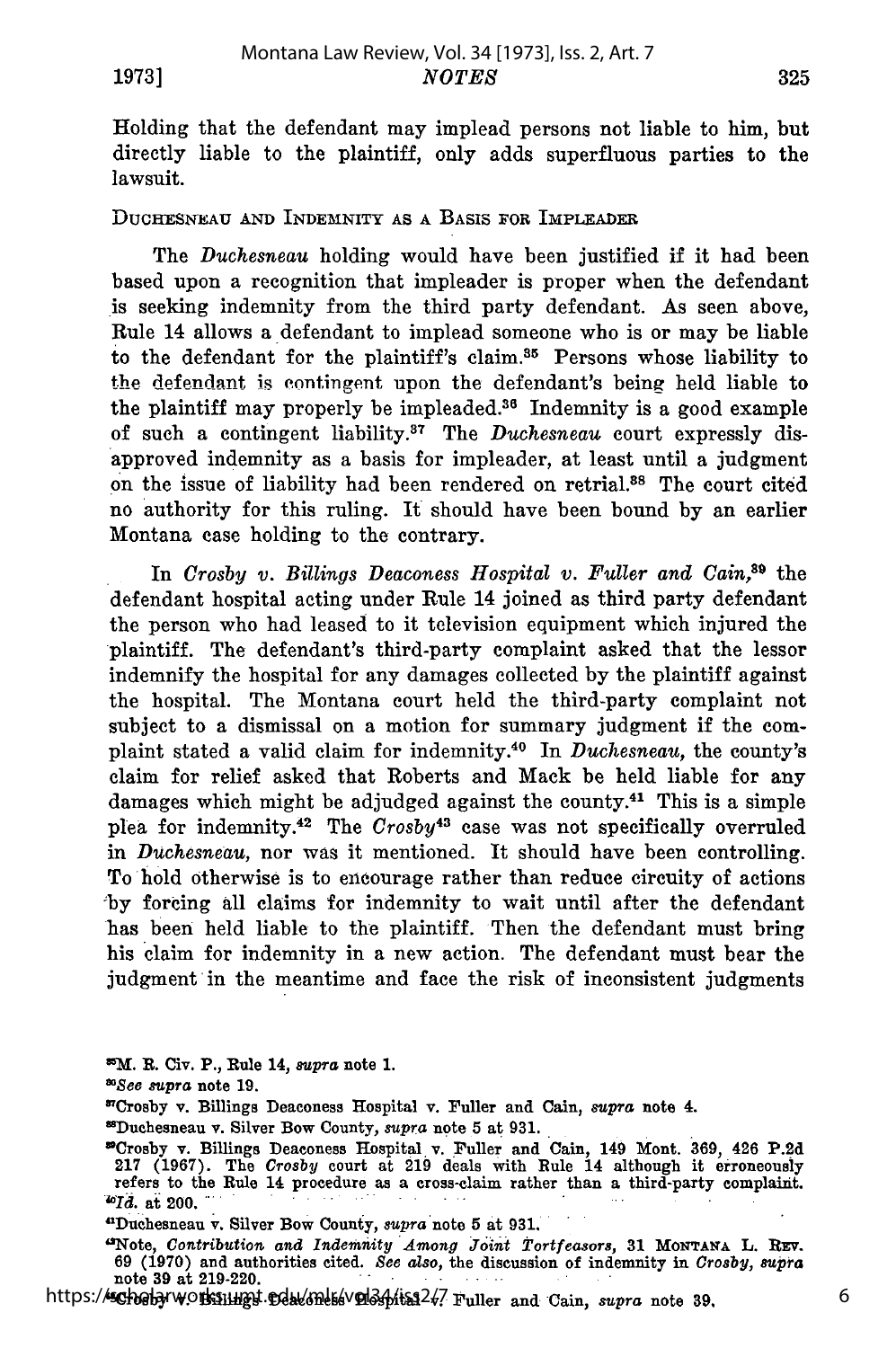on the same facts. All of the goals of impleader are defeated by such a holding.<sup>44</sup>

#### IMPLEADER **AND** THE DUCHESNEAU **DISSENT**

Justice Castles' dissent to *Duchesneau45* would seem to be erroneous for different reasons. Two points are the essence of the dissent. First it is argued that the county's third-party complaint is a demand for contribution from Mack and Roberts. Justice Castles concludes that since there is no right to contribution in Montana, the third-party complaint was properly dismissed below. <sup>46</sup>

A demand for contribution would be a demand **by** the county for payment of the proportionate share of the judgment against the county for which Mack and Roberts would be liable as joint tortfeasors.<sup>47</sup> The county's complaint asked for judgment against Mack and Roberts for all sums for which the county might be held liable.<sup>48</sup> The county asked for indemnity, not contribution.49 No discussion of contribution was necessary in the case.

The second point of the dissent is that allowing impleader "thwarted" the plaintiff's claim.<sup>50</sup> It has already been seen that even if the plaintiff is forced to proceed against the impleaded party he still has his action against the original party as well.<sup>51</sup> The plaintiff's claim was "thwarted" by the majority's decision to reverse the lower court's judgment in favor of the plaintiff on the grounds of liability. Impleader had no effect.

#### *CONCLUSION*

Impleader under Rule 14 is an effective tool for saving a defendant effort and expense. Impleader allows him to join, on such theories as indemnity, contribution or warranty, those who might be liable to him for the plaintiff's claim but who were not originally parties to the suit. Used correctly, impleader can help reduce the number of suits necessary to settle the ultimate liability. Impleader can save the defendant the burden of a judgment against him while he seeks recompense from someone liable to him for the plaintiff's claim. Impleader can help the defendant avoid the possibility of inconsistent verdicts on the same facts. Impleader is no longer intended as a method of allow-

*"See* discussion *supra* and material *supra* note 12. ' 5 Duchesneau v. Silver Bow County, *supra* note 5 at **933.** *"Id.*

' 7 Note, *Contribution and Indemnity Among Joint Tortfeasors,* 31 **MONTANA** L. REv. 69 (1970) and authorities cited for a distinction between contribution and indemnity. tSDuchesneau v. Silver **Bow** County, *supra* note **5** at 934.

7

*9 8See supra* note 47.

so Duchesneau v. Silver Bow County, *supra* note 5 at 935.<br>Published 92 afgada 6<sup>1</sup> Published 92 afgada 6<sup>1</sup> Published 92 afgada 1 ming on the plaintiff's remedies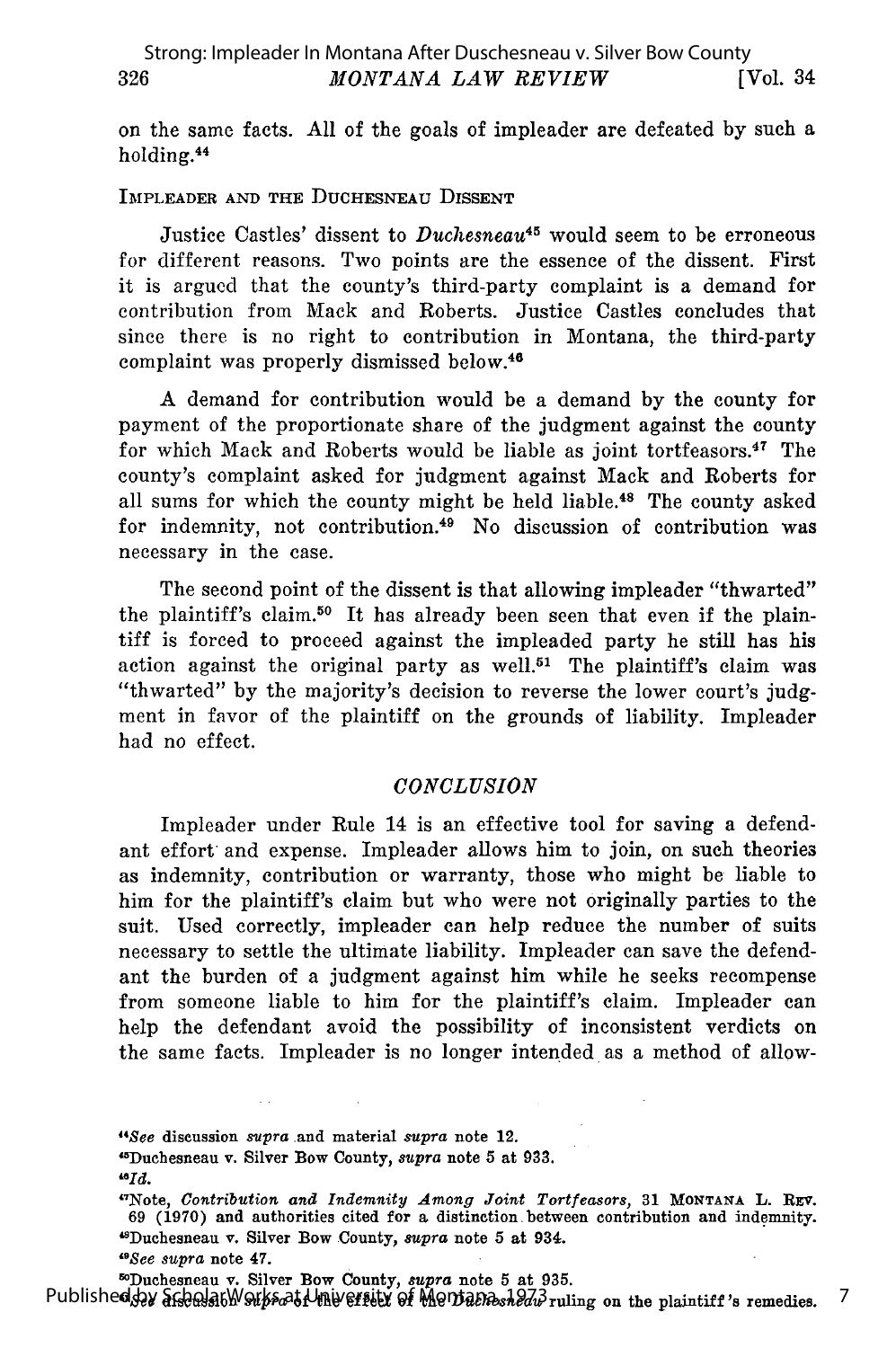ing a defendant to force upon a plaintiff a new set of defendants whom the plaintiff has chosen not to sue. *Duchesneau v. Silver Bow County* seems to deny the benefits of impleader in cases in which the defendant seeks indemnity. *Duchesneau* seems to allow a defendant to bring into the suit defendants whom the plaintiff has chosen not to sue. Both results should be disapproved.